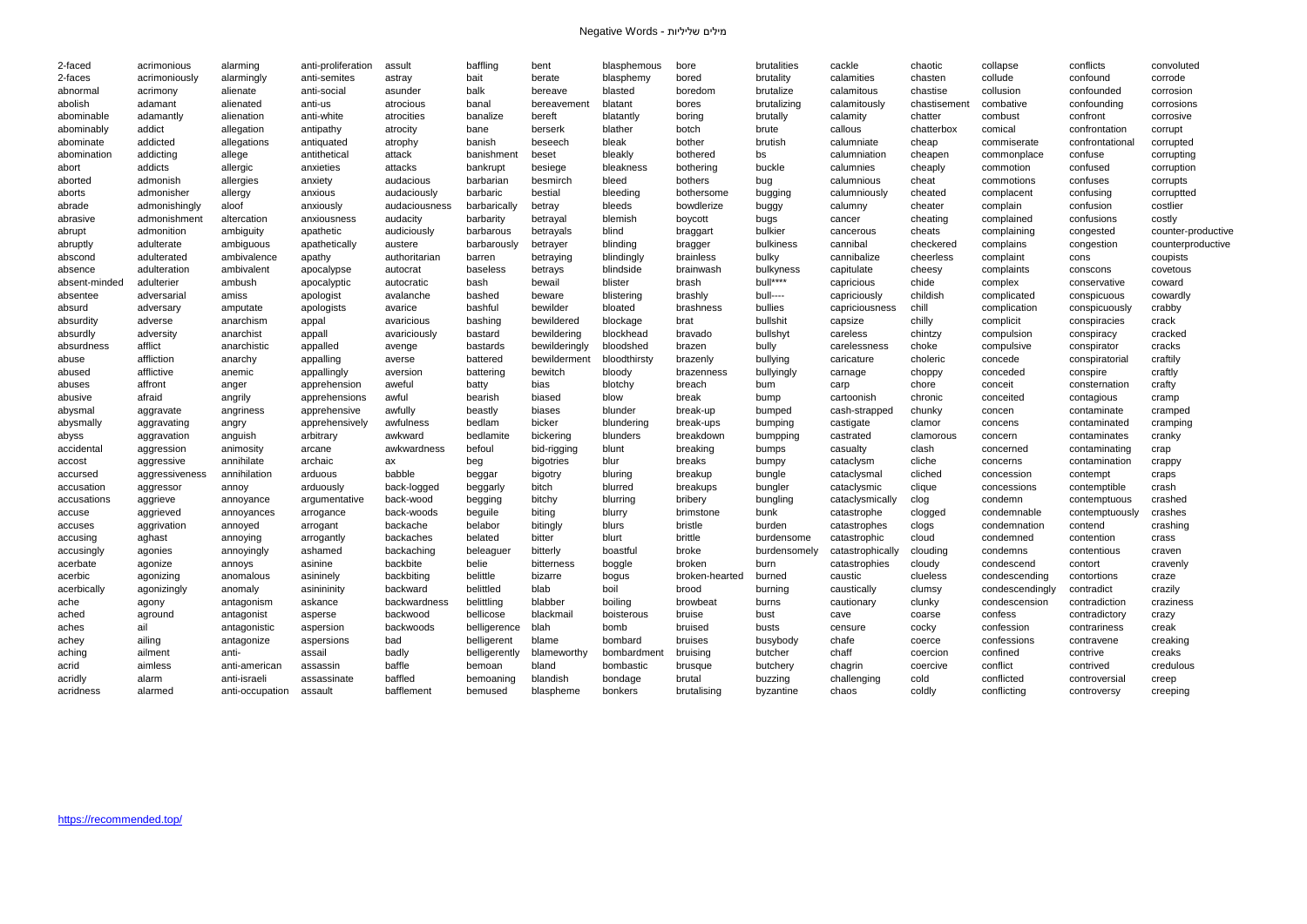| creeps      | cuplrit              | debatable           | defrauding          | dense         | despise                  | devilry            | disagree                   | discontinuity   | disinclined              | disproportionate        | dissonant      | doomsday            | drop-out                  |
|-------------|----------------------|---------------------|---------------------|---------------|--------------------------|--------------------|----------------------------|-----------------|--------------------------|-------------------------|----------------|---------------------|---------------------------|
| creepy      | curse                | debauch             | defunct             | dent          | despised                 | devious            | disagreeable               | discontinuous   | disingenuous             | disprove                | dissonantly    | dope                | drop-outs                 |
| crept       | cursed               | debaucher           | defy                | dented        | despoil                  | deviously          | disagreeably               | discord         | disingenuously           | disputable              | dissuade       | doubt               | dropout                   |
| crime       | curses               | debauchery          | degenerate          | dents         | despoiler                | deviousness        | disagreed                  | discordance     | disintegrate             | dispute                 | dissuasive     | doubtful            | dropouts                  |
| criminal    | curt                 | debilitate          | degenerately        | denunciate    | despondence              | devoid             | disagreeing                | discordant      | disintegrated            | disputed                | distains       | doubtfully          | drought                   |
| cringe      | cuss                 | debilitating        | degeneration        | denunciation  | despondency              | diabolic           | disagreement               | discountenance  | disintegrates            | disquiet                | distaste       | doubts              | drowning                  |
| cringed     | cussed               | debility            | degradation         | denunciations | despondent               | diabolical         | disagrees                  | discourage      | disintegration           | disquieting             | distasteful    | douchbag            | drunk                     |
| cringes     | cutthroat            | debt                | degrade             | deny          | despondently             | diabolically       | disallow                   | discouragement  | disinterest              | disquietingly           | distastefully  | douchebag           | drunkard                  |
| cripple     | cynical              | debts               | degrading           | denying       | despot                   | diametrically      | disapointed                | discouraging    | disinterested            | disquietude             | distort        | douchebags          | drunken                   |
| crippled    | cynicism             | decadence           | degradingly         | deplete       | despotic                 | diappointed        | disapointing               | discouragingly  | dislike                  | disregard               | distorted      | downbeat            | dubious                   |
| cripples    | d*mn                 | decadent            | dehumanization      | deplorable    | despotism                | diatribe           | disapointment              | discourteous    | disliked                 | disregardful            | distortion     | downcast            | dubiously                 |
| crippling   | damage               | decay               | dehumanize          | deplorably    | destabilisation          | diatribes          | disappoint                 | discourteously  | dislikes                 | disreputable            | distorts       | downer              | dubitable                 |
| crisis      | damaged              | decayed             | deign               | deplore       | destains                 | dick               | disappointed               | discoutinous    | disliking                | disrepute               | distract       | downfall            | dud                       |
| critic      | damages              | deceit              | deject              | deploring     | destitute                | dictator           | disappointing              | discredit       | dislocated               | disrespect              | distracting    | downfallen          | dull                      |
| critical    | damaging             | deceitful           | dejected            | deploringly   | destitution              | dictatorial        | disappointingly            | discrepant      | disloyal                 | disrespectable          | distraction    | downgrade           | dullard                   |
| criticism   | damn                 | deceitfully         | dejectedly          | deprave       | destroy                  | die                | disappointment             | discriminate    | disloyalty               | disrespectablity        | distraught     | downhearted         | dumb                      |
| criticisms  | damnable             | deceitfulness       | dejection           | depraved      | destroyer                | die-hard           | disappointments            | discrimination  | dismal                   | disrespectful           | distraughtly   | downheartedly       | dumbfound                 |
| criticize   | damnably             | deceive             | delay               | depravedly    | destruction              | died               | disappoints                | discriminatory  | dismally                 | disrespectfully         | distraughtness | downhill            | dump                      |
| criticized  | damnation            | deceiver            | delayed             | deprecate     | destructive              | dies               | disapprobation             | disdain         | dismalness               | disrespectfulness       | distress       | downside            | dumped                    |
| criticizing | damned               | deceivers           | delaying            | depress       | desultory                | difficult          | disapproval                | disdained       | dismay                   | disrespecting           | distressed     | downsides           | dumping                   |
| critics     | damning              | deceiving           | delays              | depressed     | deter                    | difficulties       | disapprove                 | disdainful      | dismayed                 | disrupt                 | distressing    | downturn            | dumps                     |
| cronyism    | damper               | deception           | delinquency         | depressing    | deteriorate              | difficulty         | disapproving               | disdainfully    | dismaying                | disruption              | distressingly  | downturns           | dunce                     |
| crook       | danger               | deceptive           | delinquent          | depressingly  | deteriorating            | diffidence         | disarm                     | disfavor        | dismayingly              | disruptive              | distrust       | drab                | dungeon                   |
| crooked     | dangerous            | deceptively         | delirious           | depression    | deterioration            | dilapidated        | disarray                   | disgrace        | dismissive               | diss                    | distrustful    | draconian           | dungeons                  |
| crooks      | dangerousness        | declaim             | delirium            | depressions   | deterrent                | dilemma            | disaster                   | disgraced       | dismissively             | dissapointed            | distrusting    | draconic            | dupe                      |
| crowded     | dark                 | decline             | delude              | deprive       | detest                   | dilly-dally        | disasterous                | disgraceful     | disobedience             | dissappointed           | disturb        | drag                | dust                      |
| crowdedness | darken               | declines            | deluded             | deprived      | detestable               | dim                | disastrous                 | disgracefully   | disobedient              | dissappointing          | disturbance    |                     | dusty                     |
| crude       | darkened             | declining           | deluge              | deride        | detestably               | dimmer             | disastrously               | disgruntle      | disobey                  | dissatisfaction         | disturbed      | dragged<br>dragging | dwindling                 |
| cruel       | darker               | decrement           | delusion            | derision      | detested                 | din                | disavow                    | disgruntled     | disoobedient             | dissatisfactory         | disturbing     |                     | dying                     |
| crueler     | darkness             | decrepit            | delusional          | derisive      |                          | ding               | disavowal                  |                 | disorder                 | dissatisfied            | disturbingly   | dragoon             |                           |
| cruelest    | dastard              | decrepitude         | delusions           | derisively    | detesting<br>detests     | dings              | disbelief                  | disgust         | disordered               | dissatisfies            | disunity       | drags<br>drain      | earsplitting<br>eccentric |
| cruelly     | dastardly            |                     | demean              | derisiveness  | detract                  | dinky              | disbelieve                 | disgusted       | disorderly               | dissatisfy              | disvalue       | drained             | eccentricity              |
|             |                      | decry<br>defamation |                     |               |                          |                    |                            | disgustedly     |                          |                         |                |                     |                           |
| cruelness   | daunt                | defamations         | demeaning<br>demise | derogatory    | detracted                | dire               | disbeliever                | disgustful      | disorganized             | dissatisfying           | divergent      | draining            | effigy                    |
| cruelties   | daunting             |                     | demolish            | desecrate     | detracting               | direly<br>direness | disclaim<br>discombobulate | disgustfully    | disorient<br>disoriented | dissed                  | divisive       | drains              | effrontery                |
| cruelty     | dauntingly<br>dawdle | defamatory          | demolisher          | desert        | detraction               | dirt               | discomfit                  | disgusting      |                          | dissemble<br>dissembler | divisively     | drastic             | egocentric                |
| crumble     |                      | defame              |                     | desertion     | detracts                 |                    |                            | disgustingly    | disown                   |                         | divisiveness   | drastically         | egomania                  |
| crumbling   | daze                 | defect              | demon               | desiccate     | detriment<br>detrimental | dirtbag            | discomfititure             | dishearten      | disparage                | dissension              | dizzing        | drawback            | egotism                   |
| crummy      | dazed                | defective           | demonic             | desiccated    |                          | dirtbags           | discomfort                 | disheartening   | disparaging              | dissent                 | dizzingly      | drawbacks           | egotistical               |
| crumple     | dead                 | defects             | demonize            | desititute    | devastate                | dirts              | discompose                 | dishearteningly | disparagingly            | dissenter               | dizzy          | dread               | egotistically             |
| crumpled    | deadbeat             | defensive           | demonized           | desolate      | devastated               | dirty              | disconcert                 | dishonest       | dispensable              | dissention              | doddering      | dreadful            | egregious                 |
| crumples    | deadlock             | defiance            | demonizes           | desolately    | devastates               | disable            | disconcerted               | dishonestly     | dispirit                 | disservice              | dodgey         | dreadfully          | egregiously               |
| crush       | deadly               | defiant             | demonizing          | desolation    | devastating              | disabled           | disconcerting              | dishonesty      | dispirited               | disses                  | dogged         | dreadfulness        | election-rigger           |
| crushed     | deadweight           | defiantly           | demoralize          | despair       | devastatingly            | disaccord          | disconcertingly            | dishonor        | dispiritedly             | dissidence              | doggedly       | dreary              | elimination               |
| crushing    | deaf                 | deficiencies        | demoralizing        | despairing    | devastation              | disadvantage       | disconsolate               | dishonorable    | dispiriting              | dissident               | dogmatic       | dripped             | emaciated                 |
| cry         | dearth               | deficiency          | demoralizingly      | despairingly  | deviate                  | disadvantaged      | disconsolately             | dishonorablely  | displace                 | dissidents              | doldrums       | dripping            | emasculate                |
| culpable    | death                | deficient           | denial              | desperate     | deviation                | disadvantageous    | disconsolation             | disillusion     | displaced                | dissing                 | domineer       | drippy              | embarrass                 |
| culprit     | debacle              | defile              | denied              | desperately   | devil                    | disadvantages      | discontent                 | disillusioned   | displease                | dissocial               | domineering    | drips               | embarrassing              |
| cumbersome  | debase               | defiler             | denies              | desperation   | devilish                 | disaffect          | discontented               | disillusionment | displeased               | dissolute               | donside        | drones              | embarrassingly            |
| cunt        | debasement           | deform              | denigrate           | despicable    | devilishly               | disaffected        | discontentedly             | disillusions    | displeasing              | dissolution             | doom           | droop               | embarrassment             |
| cunts       | debaser              | deformed            | denounce            | despicably    | devilment                | disaffirm          | discontinued               | disinclination  | displeasure              | dissonance              | doomed         | droops              | embattled                 |

|      | doomsday      | drop-out       |
|------|---------------|----------------|
| y    | dope          | drop-outs      |
|      | doubt         | dropout        |
| €    | doubtful      | dropouts       |
|      | doubtfully    | drought        |
|      | doubts        | drowning       |
|      | douchbag      | drunk          |
| ly   | douchebag     | drunkard       |
|      | douchebags    | drunken        |
|      | downbeat      | dubious        |
|      | downcast      | dubiously      |
|      | downer        | dubitable      |
|      | downfall      | dud            |
|      | downfallen    | dull           |
|      | downgrade     | dullard        |
|      | downhearted   | dumb           |
| ly   | downheartedly | dumbfound      |
| ness | downhill      | dump           |
|      | downside      | dumped         |
|      | downsides     | dumping        |
| J    | downturn      | dumps          |
| gly  | downturns     | dunce          |
|      | drab          | dungeon        |
|      | draconian     | dungeons       |
|      | draconic      | dupe           |
|      | drag          | dust           |
| æ    | dragged       | dusty          |
|      | dragging      | dwindling      |
|      | dragoon       | dying          |
| ly   | drags         | earsplitting   |
|      | drain         | eccentric      |
|      | drained       | eccentricity   |
|      | draining      | effigy         |
|      | drains        | effrontery     |
|      | drastic       | egocentric     |
| SS   | drastically   | egomania       |
|      | drawback      | egotism        |
|      | drawbacks     | egotistical    |
|      | dread         | egotistically  |
|      | dreadful      | egregious      |
|      | dreadfully    | egregiously    |
|      | dreadfulness  | election-rigge |
|      | dreary        | elimination    |
|      | dripped       | emaciated      |
|      | dripping      | emasculate     |
|      | drippy        | embarrass      |
| ng   | drips         | embarrassing   |
|      | drones        | embarrassing   |
|      | droop         | embarrassme    |
|      | droops        | embattled      |
|      |               |                |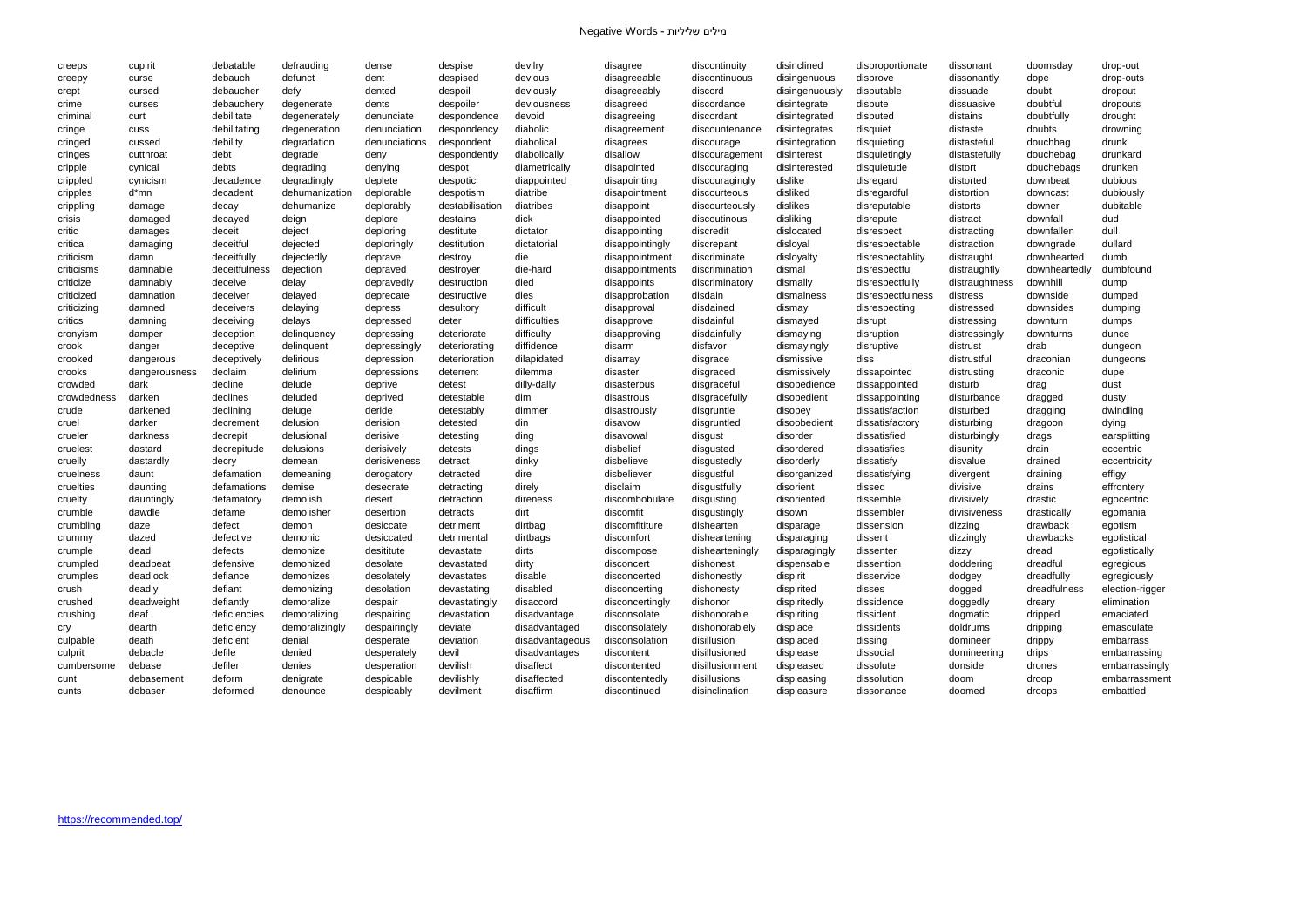| embroil      | evil           | extortion          | farcical                 | fever                | flicering           | fraudulent    | fumble         | gimmicks    | grouch                       | hard-line                | headache        | hoodium        | hysterically  | imminently                   |
|--------------|----------------|--------------------|--------------------------|----------------------|---------------------|---------------|----------------|-------------|------------------------------|--------------------------|-----------------|----------------|---------------|------------------------------|
| embroiled    | evildoer       | extraneous         | farcical-yet-provocative | feverish             | flicker             | fraught       | fume           | gimmicky    | grouchy                      | hard-liner               | headaches       | hoodwink       | hysterics     | immobilized                  |
| embroilment  | evils          | extravagance       | farcically               | fevers               | flickering          | frazzle       | fumes          | glare       | groundless                   | hardball                 | heartbreaker    | hooligan       | idiocies      | immoderate                   |
| emergency    | eviscerate     | extravagant        | farfetched               | fiasco               | flickers            | frazzled      | fundamentalism | glaringly   | grouse                       | harden                   | heartbreaking   | hopeless       | idiocy        | immoderately                 |
| emphatic     | exacerbate     | extravagantly      | fascism                  | fib                  | flighty             | freak         | funky          | glib        | growl                        | hardened                 | heartbreakingly | hopelessly     | idiot         | immodest                     |
| emphatically | exagerate      | extremism          | fascist                  | fibber               | flimflam            | freaking      | funnily        | glibly      | grudge                       | hardheaded               | heartless       | hopelessness   | idiotic       | immoral                      |
| emptiness    | exagerated     | extremist          | fastidious               | fickle               | flimsy              | freakish      | funny          | glitch      | grudges                      | hardhearted              | heathen         | horde          | idiotically   | immorality                   |
| encroach     | exagerates     | extremists         | fastidiously             | fiction              | flirt               | freakishly    | furious        | glitches    | grudging                     | hardliner                | heavy-handed    | horrendous     | idiots        | immorally                    |
| encroachment | exaggerate     | eyesore            | fastuous                 | fictional            | flirty              | freaks        | furiously      | gloatingly  | grudgingly                   | hardliners               | heavyhearted    | horrendously   | idle          | immovable                    |
| endanger     | exaggeration   | f**k               | fat                      | fictitious           | floored             | freeze        | furor          | gloom       | gruesome                     | hardship                 | heck            | horrible       | ignoble       | impair                       |
| enemies      | exasperate     | fabricate          | fat-cat                  | fidget               | flounder            | freezes       | fury           | gloomy      | gruesomely                   | hardships                | heckle          | horrid         | ignominious   | impaired                     |
| enemy        | exasperated    | fabrication        | fat-cats                 | fidgety              | floundering         | freezing      | fuss           | glower      | gruff                        | harm                     | heckled         | horrific       | ignominiously | impasse                      |
| enervate     | exasperating   | facetious          | fatal                    | fiend                | flout               | frenetic      | fussy          | glum        | grumble                      | harmed                   | heckles         | horrified      | ignominy      | impatience                   |
| enfeeble     | exasperatingly | facetiously        | fatalistic               | fiendish             | fluster             | frenetically  | fustigate      | glut        | grumpier                     | harmful                  | hectic          | horrifies      | ignorance     | impatient                    |
| enflame      | exasperation   | fail               | fatalistically           | fierce               | foe                 | frenzied      | fusty          | gnawing     | grumpiest                    | harms                    | hedge           | horrify        | ignorant      | impatiently                  |
| engulf       | excessive      | failed             | fatally                  | figurehead           | fool                | frenzy        | futile         | goad        | grumpily                     | harpy                    | hedonistic      | horrifying     | ignore        | impeach                      |
| enjoin       | excessively    | failing            | fatcat                   | filth                | fooled              | fret          | futilely       | goading     | grumpish                     | harridan                 | heedless        | horrifys       | ill-advised   | impedance                    |
| enmity       | exclusion      | fails              | fatcats                  | filthy               | foolhardy           | fretful       | futility       | god-awful   | grumpy                       | harried                  | hefty           | hostage        | ill-conceived | impede                       |
| enrage       | excoriate      | failure            | fateful                  | finagle              | foolish             | frets         | fuzzy          | goof        | guile                        | harrow                   | hegemonism      | hostile        | ill-defined   | impediment                   |
| enraged      | excruciating   | failures           | fatefully                | finicky              | foolishly           | friction      | gabble         | goofy       | guilt                        | harsh                    | hegemonistic    | hostilities    | ill-designed  | impending                    |
| enraging     | excruciatingly | faint              | fathomless               | fissures             | foolishness         | frictions     | gaff           | goon        | guiltily                     | harshly                  | hegemony        | hostility      | ill-fated     | impenitent                   |
| enslave      | excuse         | fainthearted       | fatigue                  | fist                 | forbid              | fried         | gaffe          | gossip      | guilty                       | hasseling                | heinous         | hotbeds        | ill-favored   | imperfect                    |
| entangle     | excuses        | faithless          | fatigued                 | flabbergast          | forbidden           | friggin       | gainsay        | graceless   | gullible                     | hassle                   | hell            | hothead        | ill-formed    | imperfection                 |
| entanglement | execrate       | fake               | fatique                  | flabbergasted        | forbidding          | frigging      | gainsayer      | gracelessly | gutless                      | hassled                  | hell-bent       | hotheaded      | ill-mannered  | imperfections                |
| entrap       | exhaust        | fall               | fatty                    | flagging             | forceful            | fright        | gall           | graft       | gutter                       | hassles                  | hellion         | hothouse       | ill-natured   | imperfectly                  |
| entrapment   | exhausted      | fallacies          | fatuity                  | flagrant             | foreboding          | frighten      | galling        | grainy      | hack                         | haste                    | hells           | hubris         | ill-sorted    | imperialist                  |
| envious      | exhaustion     | fallacious         | fatuous                  | flagrantly           | forebodingly        | frightening   | gallingly      | grapple     | hacks                        | hastily                  | helpless        | huckster       | ill-tempered  | imperil                      |
| enviously    | exhausts       | fallaciously       | fatuously                | flair                | forfeit             | frighteningly | galls          | grate       |                              | hasty                    | helplessly      | hum            | ill-treated   | imperious                    |
| enviousness  | exhorbitant    | fallaciousness     | fault                    | flairs               |                     | frightful     |                |             | haggard                      | hate                     | helplessness    | humid          | ill-treatment |                              |
| epidemic     | exhort         | fallacy            | faults                   | flak                 | forged<br>forgetful | frightfully   | gangster       | grating     | haggle<br>hairloss           | hated                    |                 | humiliate      | ill-usage     | imperiously<br>impermissible |
|              | exile          | fallen             |                          | flake                |                     |               | gape           | gravely     | halfhearted                  | hateful                  | heresy          |                | ill-used      |                              |
| equivocal    | exorbitant     |                    | faulty                   |                      | forgetfully         | frigid        | garbage        | greasy      |                              |                          | heretic         | humiliating    |               | impersonal                   |
| erase        | exorbitantance | falling<br>fallout | fawningly                | flakey<br>flakieness | forgetfulness       | frost         | garish         | greed       | halfheartedly<br>hallucinate | hatefully<br>hatefulness | heretical       | humiliation    | illegal       | impertinent                  |
| erode        |                | falls              | faze                     |                      | forlorn             | frown         | gasp           | greedy      | hallucination                |                          | hesitant        | humming        | illegally     | impetuous                    |
| erodes       | exorbitantly   |                    | fear                     | flaking              | forlornly           | froze         | gauche         | grief       |                              | hater                    | hestitant       | hung           | illegitimate  | impetuously                  |
| erosion      | expel          | <b>FALSE</b>       | fearful                  | flaky                | forsake             | frozen        | gaudy          | grievance   | hamper                       | haters                   | hideous         | hurt           | illicit       | impiety                      |
| err          | expensive      | falsehood          | fearfully                | flare                | forsaken            | fruitless     | gawk           | grievances  | hampered                     | hates                    | hideously       | hurted         | illiterate    | impinge                      |
| errant       | expire         | falsely            | fears                    | flares               | forswear            | fruitlessly   | gawky          | grieve      | handicapped                  | hating                   | hideousness     | hurtful        | illness       | impious                      |
| erratic      | expired        | falsify            | fearsome                 | flareup              | foul                | frustrate     | geezer         | grieving    | hang                         | hatred                   | high-priced     | hurting        | illogic       | implacable                   |
| erratically  | explode        | falter             | feckless                 | flareups             | foully              | frustrated    | genocide       | grievous    | hangs                        | haughtily                | hiliarious      | hurts          | illogical     | implausible                  |
| erroneous    | exploit        | faltered           | feeble                   | flat-out             | foulness            | frustrates    | get-rich       | grievously  | haphazard                    | haughty                  | hinder          | hustler        | illogically   | implausibly                  |
| erroneously  | exploitation   | famine             | feeblely                 | flaunt               | fractious           | frustrating   | ghastly        | grim        | hapless                      | haunt                    | hindrance       | hype           | illusion      | implicate                    |
| error        | explosive      | famished           | feebleminded             | flaw                 | fractiously         | frustratingly | ghetto         | grimace     | harangue                     | haunting                 | hiss            | hypocricy      | illusions     | implication                  |
| errors       | expropriate    | fanatic            | feign                    | flawed               | fracture            | frustration   | ghosting       | grind       | harass                       | havoc                    | hissed          | hypocrisy      | illusory      | implode                      |
| eruptions    | expropriation  | fanatical          | feint                    | flaws                | fragile             | frustrations  | gibber         | gripe       | harassed                     | hawkish                  | hissing         | hypocrite      | imaginary     | impolite                     |
| escapade     | expulse        | fanatically        | fell                     | flee                 | fragmented          | fuck          | gibberish      | gripes      | harasses                     | haywire                  | ho-hum          | hypocrites     | imbalance     | impolitely                   |
| eschew       | expunge        | fanaticism         | felon                    | fleed                | frail               | fucking       | gibe           | grisly      | harassment                   | hazard                   | hoard           | hypocritical   | imbecile      | impolitic                    |
| estranged    | exterminate    | fanatics           | felonious                | fleeing              | frantic             | fudge         | giddy          | gritty      | harboring                    | hazardous                | hoax            | hypocritically | imbroglio     | importunate                  |
| evade        | extermination  | fanciful           | ferociously              | fleer                | frantically         | fugitive      | gimmick        | gross       | harbors                      | haze                     | hobble          | hysteria       | immaterial    | importune                    |
| evasion      | extinguish     | far-fetched        | ferocity                 | flees                | franticly           | full-blown    | gimmicked      | grossly     | hard                         | hazy                     | hogs            | hysteric       | immature      | impose                       |
| evasive      | extort         | farce              | fetid                    | fleeting             | fraud               | fulminate     | gimmicking     | grotesque   | hard-hit                     | head-aches               | hollow          | hysterical     | imminence     | imposers                     |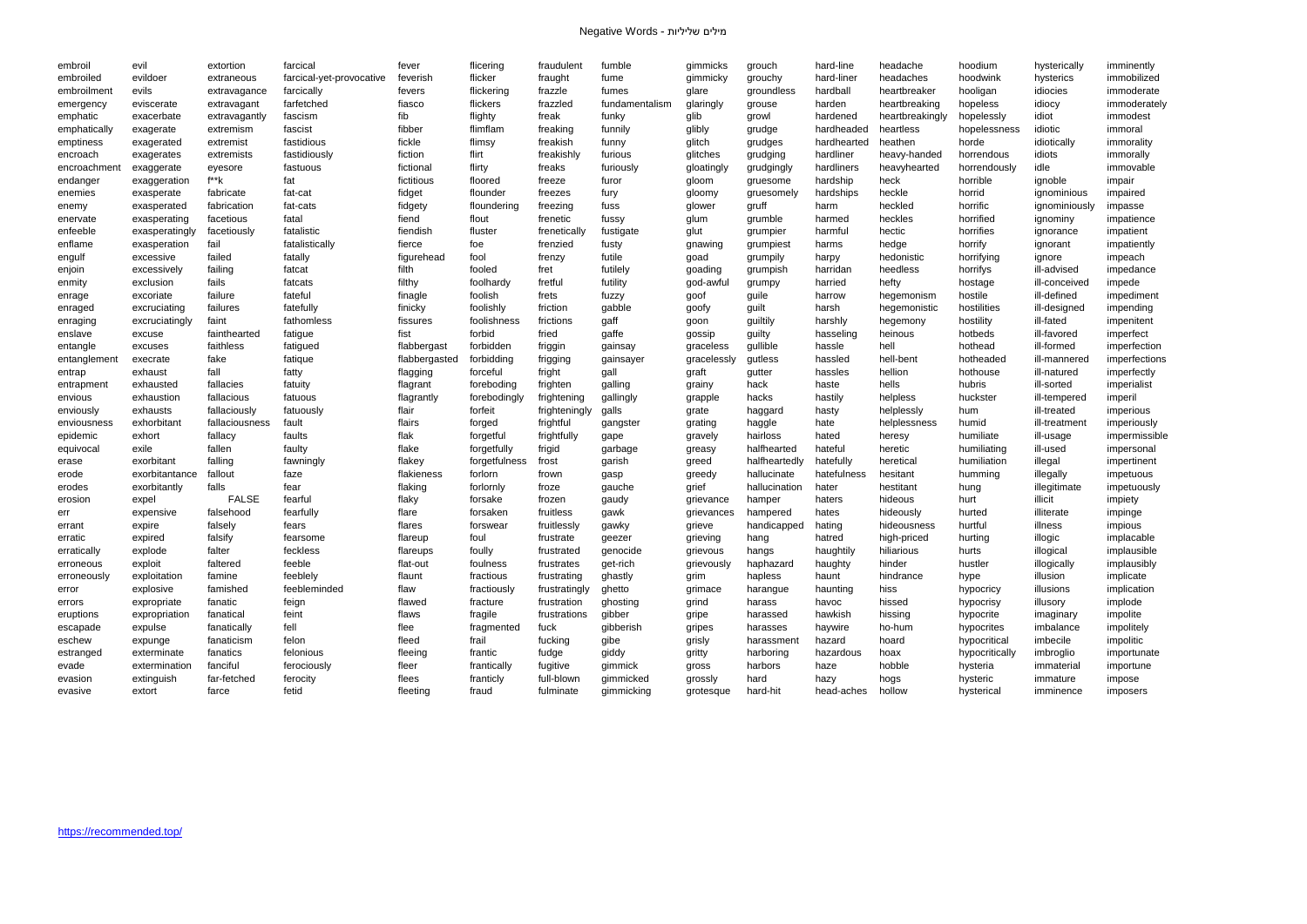imposing inapt - inconvenience inefficiently inflammed insignificance intimidating irrationals - jeering lags - lethal lose - maliciously - mess imposition inaptitude inconveniently inelegance inflated insignificant intimidatingly irreconcilable jeeringly laid-off lethargic loser maliciousness messed impossible inarticulate incorrect inelegant inflationary insignificantly intimidation irrecoverable jeers lambast lethargy losers malign messes impossiblity inattentive incorrectly ineligible inflexible insincere intolerable irrecoverableness jeopardize lambaste lewd loses malignant messing impossibly inaudible incorrigible ineloquent inflict insincerely intolerablely irrecoverablenesses jeopardy lame lewdly losing malodorous messy impotent incapable incorrigibly ineloquently infraction insincerity intolerance irrecoverably jerk lame-duck lewdness loss maltreatment midget impoverish incapably incredulous inept infringe insinuate intoxicate irredeemable jerky lament liability losses mangle miff impoverished incautious incredulously ineptitude infringement insinuating intractable irredeemably jitter lamentable liable lost mangled militancy impractical incendiary inculcate ineptly infringements insinuation intransigence irreformable yitters lamentably liar bud mangles mindless imprecate incense indecency inequalities infuriate insociable intransigent irregular jittery languid liars louder mangling mindlessly imprecise incessant indecent inequality infuriated insolence intrude irregularity job-killing languish licentious lousy mania mirage imprecisely incessantly indecently inequitable infuriating insolent intrusion irrelevance jobless languor licentiously loveless maniac mire imprecision incite - indecision inequitably infuriatingly insolently intrusive irrelevant - joke languorous licentiousness lovelorn maniacal - misalign imprison incitement indecisive inequities inglorious insolvent inundate irreparable joker languorously lie – low-rated manic – misaligned imprisonment incivility - indecisively inescapable ingrate insouciance inundated irreplacible - jolt - lanky - lied - lowly - manipulate - misaligns improbability inclement - indecorum inescapably ingratitude instability invader irrepressible judder lapse - lier - ludicrous manipulation - misapprehend improbable incognizant indefensible inessential inhibit instable invalid irresolute juddering lapsed lies ludicrously manipulative misbecome improbably incoherence indelicate inevitable inhibition instigate invalidate irresolvable judders lapses life-threatening lugubrious manipulators misbecoming improper incoherent indeterminable inevitably inhospitable instigator invalidity irresponsible jumpy lascivious lifeless lukewarm mar misbegotten improperly incoherently indeterminably inexcusable inhospitality instigators invasive irresponsibly junk last-ditch limit hull marginal misbehave impropriety incommensurate indeterminate inexcusably inhuman insubordinate invective irretating which junky latency limitation lumpy marginally misbehavior imprudence incomparable indifference inexorable inhumane insubstantial inveigle irretrievable junkyard laughable limitations lunatic martyrdom miscalculate imprudent incomparably indifferent inexorably inhumanity insubstantially invidious irreversible jutter laughably limited lunaticism martyrdom-seeking miscalculation impudence incompatability indigent inexperience inimical insufferable invidiously irritable jutters laughingstock limits lurch mashed miscellaneous impudent incompatibility indignant inexperienced inimically insufferably invidiousness irritably kaput lawbreaker limp lure massacre mischief impudently incompatible indignantly inexpert iniquitous insufficiency invisible irritant kill lawbreaking listless lurid massacres mischievous impugn incompetence indignation inexpertly iniquity insufficient involuntarily irritate killed lawless litigious lurk matte mischievously impulsive incompetent indignity inexpiable injudicious insufficiently involuntary irritated killer lawlessness little-known lurking mawkish misconception impulsively incompetently indiscernible inexplainable injure insular irascible irritating killing layoff livid lying mawkishly misconceptions impunity incomplete indiscreet inextricable injurious insult irate irritation killjoy layoff-happy lividly macabre mawkishness miscreant impure incompliant indiscreetly inextricably injury insulted irately irritations kills lazy loath mad meager miscreants impurity incomprehensible indiscretion infamous injustice insulting ire isolate knave leak loathe madden meaningless misdirection inability incomprehension indiscriminate infamously injustices insultingly irk isolated knife leakage loathing maddening meanness miser inaccuracies inconceivable indiscriminately infamy innuendo insults irked isolation – knock leakages loathly maddeningly measly miserable inaccuracy inconceivably indiscriminating infected inoperable insupportable irking issue hotted leaking loathsome madder meddle miserableness inaccurate incongruous indistinguishable infection inopportune insupportably irks issues kook leaks loathsomely madly meddlesome miserably inaccurately incongruously indoctrinate infections inordinate insurmountable irksome itch kooky leaky lone madman mediocre miseries inaction inconsequent indoctrination inferior inordinately insurmountably irksomely itching hack lech loneliness madness mediocrity miserly inactive inconsequential indolent inferiority insane insurrection irksomeness itchy lackadaisical lecher lonely maladjusted melancholy misery inadequacy inconsequentially indulge - infernal insanely intefere irksomenesses jabber - lacked lecherous loner - maladjustment melodramatic misfit inadequate inconsequently ineffective infest insanity inteferes ironic jaded hackey lechery lonesome malady melodramatically misfortune inadequately inconsiderate ineffectively infested insatiable intense ironical jagged a lackeys leech long-time malaise meltdown misgiving inadverent inconsiderately ineffectiveness infidel insecure interfere ironically jam lacking leer long-winded malcontent menace misgivings inadverently inconsistence ineffectual infidels insecurity interference ironies jarring and lackluster leery longing malcontented menacing misguidance inadvisable inconsistencies ineffectually infiltrator insensible interferes irony yaundiced and lacks left-leaning longingly maledict menacingly misguide inadvisably inconsistency ineffectualness infiltrators insensitive intermittent irragularity jealous laconic lemon loophole malevolence mendacious misguided inane inconsistent inefficacious infirm insensitively interrupt irrational jealously lag lengthy loopholes malevolent mendacity mishandle inanely inconsolable inefficacy inflame insensitivity interruption irrationalities jealousness lagged less-developed loose malevolently menial mishap inappropriate inconsolably inefficiency inflammation insidious interruptions irrationality jealousy algging lesser-known loot malice merciless misinform inappropriately inconstant a inefficient inflammatory insidiously intimidate irrationally jeer a laggy letch lorn malicious mercilessly misinformed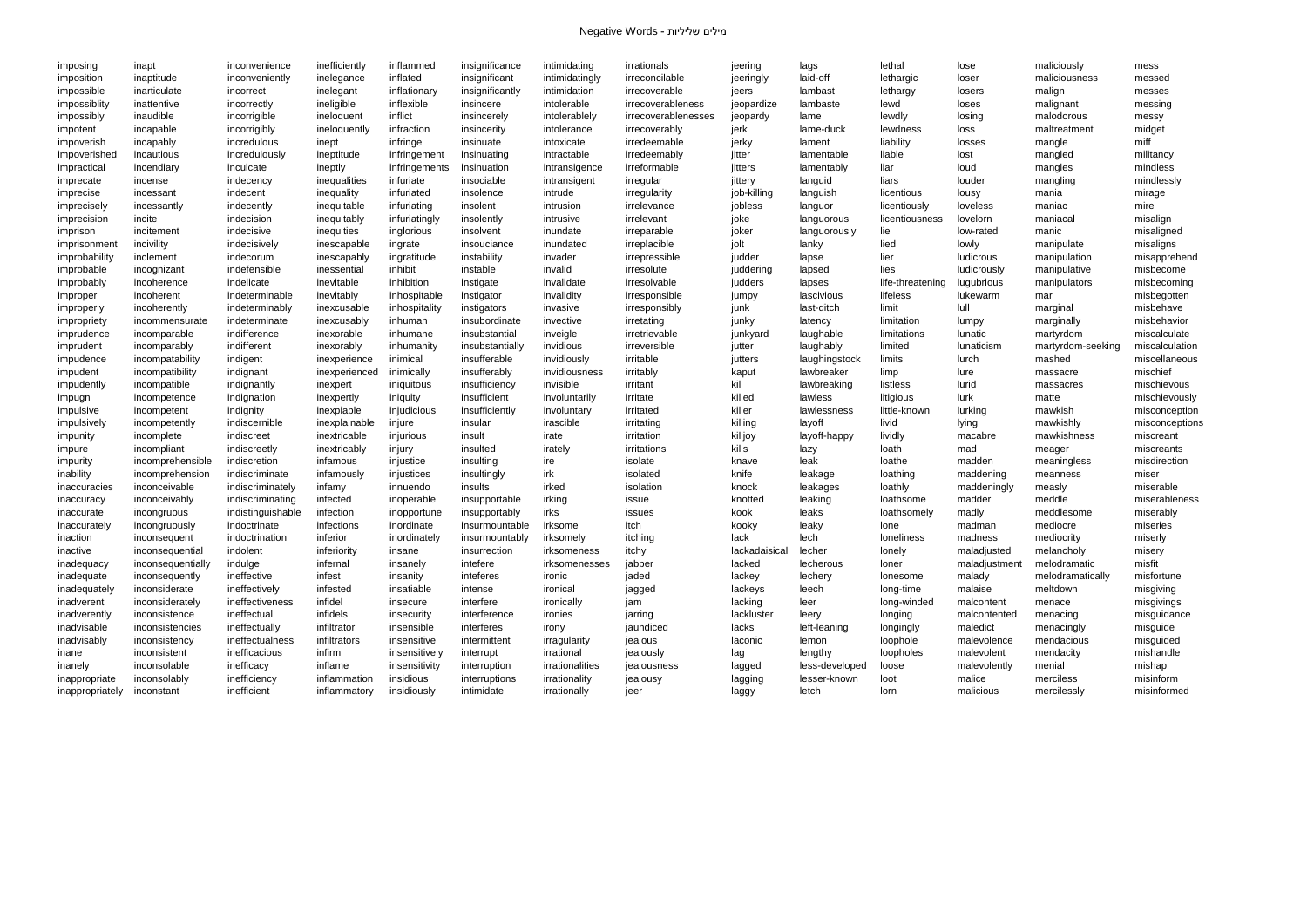| misinterpret      | monstrosity        | nastiness      | notorious     | offend         | over-valuation     | pain          | perfidious      | pique        | predatory       | provoke        | rankle       | regrettable     | resentful    |
|-------------------|--------------------|----------------|---------------|----------------|--------------------|---------------|-----------------|--------------|-----------------|----------------|--------------|-----------------|--------------|
| misjudge          | monstrous          | nasty          | notoriously   | offender       | overact            | painful       | perfidity       | pitiable     | predicament     | pry            | rant         | regrettably     | resentment   |
| misjudgment       | monstrously        | naughty        | noxious       | offending      | overacted          | painfull      | perfunctory     | pitiful      | prejudge        | pugnacious     | ranted       | regretted       | resignation  |
| mislead           | moody              | nauseate       | nuisance      | offenses       | overawe            | painfully     | peril           | pitifully    | prejudice       | pugnaciously   | ranting      | reject          | resigned     |
| misleading        | moot               | nauseates      | numb          | offensive      | overbalance        | pains         | perilous        | pitiless     | prejudices      | pugnacity      | rantingly    | rejected        | resistance   |
| misleadingly      | mope               | nauseating     | obese         | offensively    | overbalanced       | pale          | perilously      | pitilessly   | prejudicial     | punch          | rants        | rejecting       | restless     |
| mislike           | morbid             | nauseatingly   | object        | offensiveness  | overbearing        | pales         | perish          | pittance     | premeditated    | punish         | rape         | rejection       | restlessness |
| mismanage         | morbidly           | na�ve          | objection     | officious      | overbearingly      | paltry        | pernicious      | pity         | preoccupy       | punishable     | raped        | rejects         | restrict     |
| mispronounce      | mordant            | nebulous       | objectionable | ominous        | overblown          | pan           | perplex         | plagiarize   | preposterous    | punitive       | raping       | relapse         | restricted   |
| mispronounced     | mordantly          | nebulously     | objections    | ominously      | overdo             | pandemonium   | perplexed       | plague       | preposterously  | punk           | rascal       | relentless      | restriction  |
| mispronounces     | moribund           | needless       | oblique       | omission       | overdone           | pander        | perplexing      | plasticky    | presumptuous    | puny           | rascals      | relentlessly    | restrictive  |
| misread           | moron              | needlessly     | obliterate    | omit           | overdue            | pandering     | perplexity      | plaything    | presumptuously  | puppet         | rash         | relentlessness  | resurgent    |
| misreading        | moronic            | needy          | obliterated   | one-sided      | overemphasize      | panders       | persecute       | plea         | pretence        | puppets        | rattle       | reluctance      | retaliate    |
| misrepresent      | morons             | nefarious      | oblivious     | onerous        | overheat           | panic         | persecution     | pleas        | pretend         | puzzled        | rattled      | reluctant       | retaliatory  |
| misrepresentation | mortification      | nefariously    | obnoxious     | onerously      | overkill           | panick        | pertinacious    | plebeian     | pretense        | puzzlement     | rattles      | reluctantly     | retard       |
| miss              | mortified          | negate         | obnoxiously   | onslaught      | overloaded         | panicked      | pertinaciously  | plight       | pretentious     | puzzling       | ravage       | remorse         | retarded     |
| missed            | mortify            | negation       | obscene       | opinionated    | overlook           | panicking     | pertinacity     | plot         | pretentiously   | quack          | raving       | remorseful      | retardedness |
| misses            | mortifying         | negative       | obscenely     | opponent       | overpaid           | panicky       | perturb         | plotters     | prevaricate     | qualm          | reactionary  | remorsefully    | retards      |
| misstatement      | motionless         | negatives      | obscenity     | opportunistic  | overpayed          | paradoxical   | perturbed       |              | pricey          | qualms         | rebellious   | remorseless     | reticent     |
|                   |                    |                | obscure       |                |                    | paradoxically | pervasive       | ploy         |                 |                | rebuff       | remorselessly   | retract      |
| mist              | motley             | negativity     |               | oppose         | overplay           |               |                 | plunder      | pricier         | quandary       |              |                 |              |
| mistake           | mourn              | neglect        | obscured      | opposition     | overpower          | paralize      | perverse        | plunderer    | prick           | quarrel        | rebuke       | remorselessness | retreat      |
| mistaken          | mourner            | neglected      | obscures      | oppositions    | overpriced         | paralyzed     | perversely      | pointless    | prickle         | quarrellous    | recalcitrant | renounce        | retreated    |
| mistakenly        | mournful           | negligence     | obscurity     | oppress        | overrated          | paranoia      | perversion      | pointlessly  | prickles        | quarrellously  | recant       | renunciation    | revenge      |
| mistakes          | mournfully         | negligent      | obsess        | oppression     | overreach          | paranoid      | perversity      | poison       | prideful        | quarrels       | recession    | repel           | revengeful   |
| mistified         | muddle             | nemesis        | obsessive     | oppressive     | overrun            | parasite      | pervert         | poisonous    | prik            | quarrelsome    | recessionary | repetitive      | revengefully |
| mistress          | muddy              | nepotism       | obsessively   | oppressively   | overshadow         | pariah        | perverted       | poisonously  | primitive       | quash          | reckless     | reprehensible   | revert       |
| mistrust          | mudslinger         | nervous        | obsessiveness | oppressiveness | oversight          | parody        | perverts        | pokey        | prison          | queer          | recklessly   | reprehensibly   | revile       |
| mistrustful       | mudslinging        | nervously      | obsolete      | oppressors     | oversights         | partiality    | pessimism       | poky         | prisoner        | questionable   | recklessness | reprehension    | reviled      |
| mistrustfully     | mulish             | nervousness    | obstacle      | ordeal         | oversimplification | partisan      | pessimistic     | polarisation | problem         | quibble        | recoil       | reprehensive    | revoke       |
| mists             | multi-polarization | nettle         | obstinate     | orphan         | oversimplified     | partisans     | pessimistically | polemize     | problematic     | quibbles       | recourses    | repress         | revolt       |
| misunderstand     | mundane            | nettlesome     | obstinately   | ostracize      | oversimplify       | passe         | pest            | pollute      | problems        | quitter        | redundancy   | repression      | revolting    |
| misunderstanding  | murder             | neurotic       | obstruct      | outbreak       | oversize           | passive       | pestilent       | polluter     | procrastinate   | rabid          | redundant    | repressive      | revoltingly  |
| misunderstandings | murderer           | neurotically   | obstructed    | outburst       | overstate          | passiveness   | petrified       | polluters    | procrastinates  | racism         | refusal      | reprimand       | revulsion    |
| misunderstood     | murderous          | niggle         | obstructing   | outbursts      | overstated         | pathetic      | petrify         | polution     | procrastination | racist         | refuse       | reproach        | revulsive    |
| misuse            | murderously        | niggles        | obstruction   | outcast        | overstatement      | pathetically  | pettifog        | pompous      | profane         | racists        | refused      | reproachful     | rhapsodize   |
| moan              | murky              | nightmare      | obstructs     | outcry         | overstatements     | patronize     | petty           | poor         | profanity       | racy           | refuses      | reprove         | rhetoric     |
| mobster           | muscle-flexing     | nightmarish    | obtrusive     | outlaw         | overstates         | paucity       | phobia          | poorer       | prohibit        | radical        | refusing     | reprovingly     | rhetorical   |
| mock              | mushy              | nightmarishly  | obtuse        | outmoded       | overtaxed          | pauper        | phobic          | poorest      | prohibitive     | radicalization | refutation   | repudiate       | ricer        |
| mocked            | musty              | nitpick        | occlude       | outrage        | overthrow          | paupers       | phony           | poorly       | prohibitively   | radically      | refute       | repudiation     | ridicule     |
| mockeries         | mysterious         | nitpicking     | occluded      | outraged       | overthrows         | payback       | picket          | posturing    | propaganda      | radicals       | refuted      | repugn          | ridicules    |
| mockery           | mysteriously       | noise          | occludes      | outrageous     | overturn           | peculiar      | picketed        | pout         | propagandize    | rage           | refutes      | repugnance      | ridiculous   |
| mocking           | mystery            | noises         | occluding     | outrageously   | overweight         | peculiarly    | picketing       | poverty      | proprietary     | ragged         | refuting     | repugnant       | ridiculously |
| mockingly         | mystify            | noisier        | odd           | outrageousness | overwhelm          | pedantic      | pickets         | powerless    | prosecute       | raging         | regress      | repugnantly     | rife         |
| mocks             | myth               | noisy          | odder         | outrages       | overwhelmed        | peeled        | picky           | prate        | protest         | rail           | regression   | repulse         | rift         |
| molest            | nag                | non-confidence | oddest        | outsider       | overwhelming       | peeve         | pig             | pratfall     | protested       | raked          | regressive   | repulsed        | rifts        |
| molestation       | nagging            | nonexistent    | oddities      | over-acted     | overwhelmingly     | peeved        | pigs            | prattle      | protesting      | rampage        | regret       | repulsing       | rigid        |
| monotonous        | naive              | nonresponsive  | oddity        | over-awe       | overwhelms         | peevish       | pillage         | precarious   | protests        | rampant        | regreted     | repulsive       | rigidity     |
| monotony          | naively            | nonsense       | oddly         | over-balanced  | overzealous        | peevishly     | pillory         | precariously | protracted      | ramshackle     | regretful    | repulsively     | rigidness    |
| monster           | narrower           | nosey          | odor          | over-hyped     | overzealously      | penalize      | pimple          | precipitate  | provocation     | rancor         | regretfully  | repulsiveness   | rile         |
| monstrosities     | nastily            | notoriety      | offence       | over-priced    | overzelous         | penalty       | pinch           | precipitous  | provocative     | randomly       | regrets      | resent          | riled        |
|                   |                    |                |               |                |                    |               |                 |              |                 |                |              |                 |              |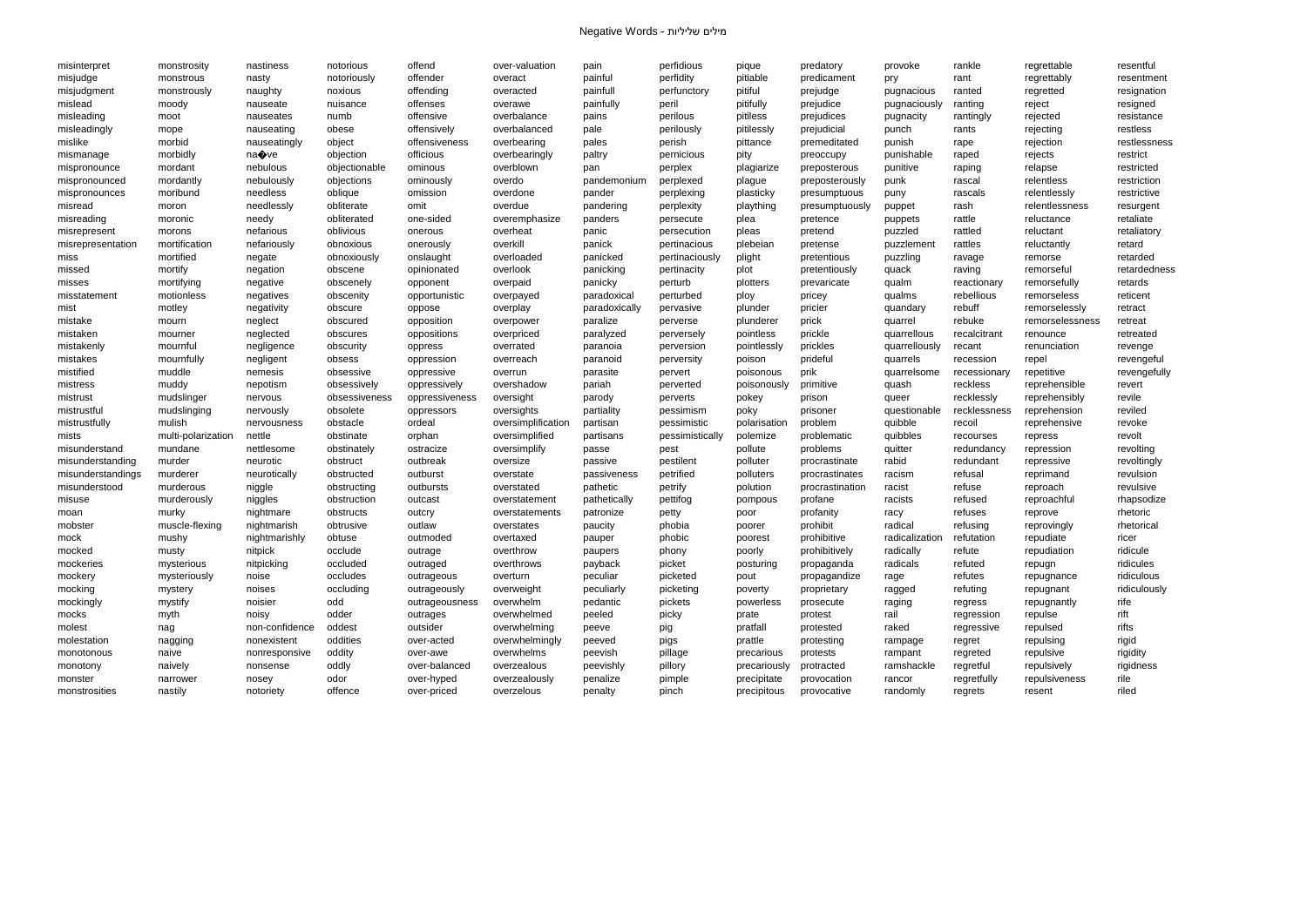| rip           | sag                       | scold            | semi-retarded  | shortcomings     | slanderously       | smoke       | sorrowful    | squeals         | stole             | stupid                 | sugarcoated    | tarnishes       | throb          | trample       |
|---------------|---------------------------|------------------|----------------|------------------|--------------------|-------------|--------------|-----------------|-------------------|------------------------|----------------|-----------------|----------------|---------------|
| rip-off       | sagged                    | scolded          | senile         | shortness        | slanders           | smokescreen | sorrowfully  | squirm          | stolen            | stupidest              | suicidal       | tarnishing      | throbbed       | transgress    |
| ripoff        | sagging                   | scolding         | sensationalize | shortsighted     | slap               | smolder     | sorry        | stab            | stooge            | stupidity              | suicide        | tattered        | throbbing      | transgression |
| ripped        | saggy                     | scoldingly       | senseless      | shortsightedness | slashing           | smoldering  | sour         | stagnant        | stooges           | stupidly               | sulk           | taunt           | throbs         | trap          |
| risk          | sags                      | scorching        | senselessly    | showdown         | slaughter          | smother     | sourly       | stagnate        | stormy            | stupified              | sullen         | taunting        | throttle       | traped        |
| risks         | salacious                 | scorchingly      | seriousness    | shrew            | slaughtered        | smoulder    | spade        | stagnation      | straggle          | stupify                | sully          | tauntingly      | thug           | trapped       |
| risky         | sanctimonious             | scorn            | sermonize      | shriek           | slave              | smouldering | spank        | staid           | straggler         | stupor                 | sunder         | taunts          | thumb-down     | trash         |
| rival         | sap                       | scornful         | servitude      | shrill           | slaves             | smudge      | spendy       | stain           | strain            | stutter                | sunk           | taut            | thumbs-down    | trashed       |
| rivalry       | sarcasm                   | scornfully       | set-up         | shrilly          | sleazy             | smudged     | spew         | stains          | strained          | stuttered              | sunken         | tawdry          | thwart         | trashy        |
| roadblocks    | sarcastic                 | scoundrel        | setback        | shrivel          | slime              | smudges     | spewed       | stale           | straining         | stuttering             | superficial    | taxing          | time-consuming | trauma        |
| rocky         | sarcastically             | scourge          | setbacks       | shroud           | slog               | smudging    | spewing      | stalemate       | strange           | stutters               | superficiality | tease           | timid          | traumatic     |
| rogue         | sardonic                  | scowl            | sever          | shrouded         | slogged            | smug        | spews        | stall           | strangely         | sty                    | superficially  | teasingly       | timidity       | traumatically |
| rollercoaster | sardonically              | scramble         | severe         | shrug            | slogging           | smugly      | spilling     | stalls          | stranger          | stymied                | superfluous    | tedious         | timidly        | traumatize    |
| rot           | sass                      | scrambled        | severity       | shun             | slogs              | smut        | spinster     | stammer         | strangest         | sub-par                | superstition   | tediously       | timidness      | traumatized   |
| rotten        | satirical                 | scrambles        | sh*t           | shunned          | \$l000000000000000 | smuttier    | spiritless   | stampede        | strangle          | subdued                | superstitious  | temerity        | tin-y          | travesties    |
| rough         | satirize                  | scrambling       | shabby         | sick             | sloooow            | smuttiest   | spite        | standstill      | streaky           | subjected              | suppress       | temper          | tingled        | travesty      |
| rremediable   | savage                    | scrap            | shadowy        | sicken           | slooow             | smutty      | spiteful     | stark           | strenuous         | subjection             | suppression    | tempest         | tingling       | treacherous   |
| rubbish       | savaged                   | scratch          | shady          | sickening        | sloow              | snag        | spitefully   | starkly         | stress            | subjugate              | surrender      | temptation      | tired          | treacherously |
| rude          | savagery                  | scratched        | shake          | sickeningly      | sloppily           | snagged     | spitefulness | startle         | stresses          | subjugation            | susceptible    | tenderness      | tiresome       | treachery     |
| rue           | savages                   | scratches        | shaky          | sickly           | sloppy             | snagging    | splatter     | startling       | stressful         | submissive             | suspect        | tense           | tiring         | treason       |
| ruffian       | scaly                     | scratchy         | shallow        | sickness         | sloth              | snags       | split        | startlingly     | stressfully       | subordinate            | suspicion      | tension         | tiringly       | treasonous    |
| ruffle        | scam                      | scream           | sham           | sidetrack        | slothful           | snappish    | splitting    | starvation      | stricken          | subpoena               | suspicions     | tentative       | toil           | trick         |
|               |                           |                  | shambles       | sidetracked      | slow               |             |              |                 | strict            |                        |                | tentatively     | toll           | tricked       |
| ruin          | scams                     | screech          |                |                  |                    | snappishly  | spoil        | starve          |                   | subpoenas              | suspicious     |                 |                |               |
| ruined        | scandal                   | screw-up         | shame          | siege            | slow-moving        | snare       | spoilage     | static          | strictly          | subservience           | suspiciously   | tenuous         | top-heavy      | trickery      |
| ruining       | scandalize<br>scandalized | screwed          | shameful       | sillily          | slowed             | snarky      | spoilages    | steal           | strident          | subservient            | swagger        | tenuously       | topple         | tricky        |
| ruinous       |                           | screwed-up       | shamefully     | silly            | slower             | snarl       | spoiled      | stealing        | stridently        | substandard            | swamped        | tepid           | torment        | trivial       |
| ruins         | scandalous                | screwy           | shamefulness   | simplistic       | slowest            | sneak       | spoilled     | steals          | strife            | subtract               | sweaty         | terrible        | tormented      | trivialize    |
| rumbling      | scandalously              | scuff            | shameless      | simplistically   | slowly             | sneakily    | spoils       | steep           | strike            | subversion             | swelled        | terribleness    | torrent        | trouble       |
| rumor         | scandals                  | scuffs           | shamelessly    | sin              | sloww              | sneaky      | spook        | steeply         | stringent         | subversive             | swelling       | terribly        | tortuous       | troubled      |
| rumors        | scandel                   | scum             | shamelessness  | sinful           | slowww             | sneer       | spookier     | stench          | stringently       | subversively           | swindle        | terror          | torture        | troublemaker  |
| rumours       | scandels                  | scummy           | shark          | sinfully         | slowwww            | sneering    | spookiest    | stereotype      | struck            | subvert                | swipe          | terror-genic    | tortured       | troubles      |
| rumple        | scant                     | second-class     | sharply        | sinister         | slug               | sneeringly  | spookily     | stereotypical   | struggle          | succumb                | swollen        | terrorism       | tortures       | troublesome   |
| run-down      | scapegoat                 | second-tier      | shatter        | sinisterly       | sluggish           | snob        | spooky       | stereotypically | struggled         | suck                   | symptom        | terrorize       | torturing      | troublesomely |
| runaway       | scar                      | secretive        | shemale        | sink             | slump              | snobbish    | spoon-fed    | stern           | struggles         | sucked                 | symptoms       | testily         | torturous      | troubling     |
| rupture       | scarce                    | sedentary        | shimmer        | sinking          | slumping           | snobby      | spoon-feed   | stew            | struggling        | sucker                 | syndrome       | testy           | torturously    | troublingly   |
| rust          | scarcely                  | seedy            | shimmy         | skeletons        | slumpping          | snobish     | spoonfed     | sticky          | strut             | sucks                  | taboo          | tetchily        | totalitarian   | truant        |
| rusts         | scarcity                  | seethe           | shipwreck      | skeptic          | slur               | snobs       | sporadic     | stiff           | stubborn          | sucky                  | tacky          | tetchy          | touchy         | tumble        |
| rusty         | scare                     | seething         | shirk          | skeptical        | slut               | snub        | spotty       | stiffness       | stubbornly        | sue                    | taint          | thankless       | toughness      | tumbled       |
| rut           | scared                    | self-coup        | shirker        | skeptically      | sluts              | so-cal      | spurious     | stifle          | stubbornness sued |                        | tainted        | thicker         | tout           | tumbles       |
| ruthless      | scarier                   | self-criticism   | shit           | skepticism       | sly                | soapy       | spurn        | stifling        | stuck             | sueing                 | tamper         | thirst          | touted         | tumultuous    |
| ruthlessly    | scariest                  | self-defeating   | shiver         | sketchy          | smack              | sob         | sputter      | stiflingly      | stuffy            | sues                   | tangle         | thorny          | touts          | turbulent     |
| ruthlessness  | scarily                   | self-destructive | shock          | skimpy           | smallish           | sober       | squabble     | stigma          | stumble           | suffer                 | tangled        | thoughtless     | toxic          | turmoil       |
| ruts          | scarred                   | self-humiliation | shocked        | skinny           | smash              | sobering    | squabbling   | stigmatize      | stumbled          | suffered               | tangles        | thoughtlessly   | traduce        | twist         |
| sabotage      | scars                     | self-interest    | shocking       | skittish         | smear              | solemn      | squander     | sting           | stumbles          | sufferer               | tank           | thoughtlessness | tragedy        | twisted       |
| sack          | scary                     | self-interested  | shockingly     | skittishly       | smell              | solicitude  | squash       | stinging        | stump             | sufferers              | tanked         | thrash          | tragic         | twists        |
| sacrificed    | scathing                  | self-serving     | shoddy         | skulk            | smelled            | somber      | squeak       | stingingly      | stumped           | suffering              | tanks          | threat          | tragically     | two-faced     |
| sad           | scathingly                | selfinterested   | short-lived    | slack            | smelling           | sore        | squeaks      | stingy          | stumps            | suffers                | tantrum        | threaten        | traitor        | two-faces     |
| sadden        | sceptical                 | selfish          | shortage       | slander          | smells             | sorely      | squeaky      | stink           | stun              | suffocate              | tardy          | threatening     | traitorous     | tyrannical    |
| sadly         | scoff                     | selfishly        | shortchange    | slanderer        | smelly             | soreness    | squeal       | stinks          | stunt             | sugar-coat             | tarnish        | threats         | traitorously   | tyrannically  |
| sadness       | scoffingly                | selfishness      | shortcoming    | slanderous       | smelt              | sorrow      | squealing    | stodgy          | stunted           | sugar-coated tarnished |                | threesome       | tramp          | tyranny       |